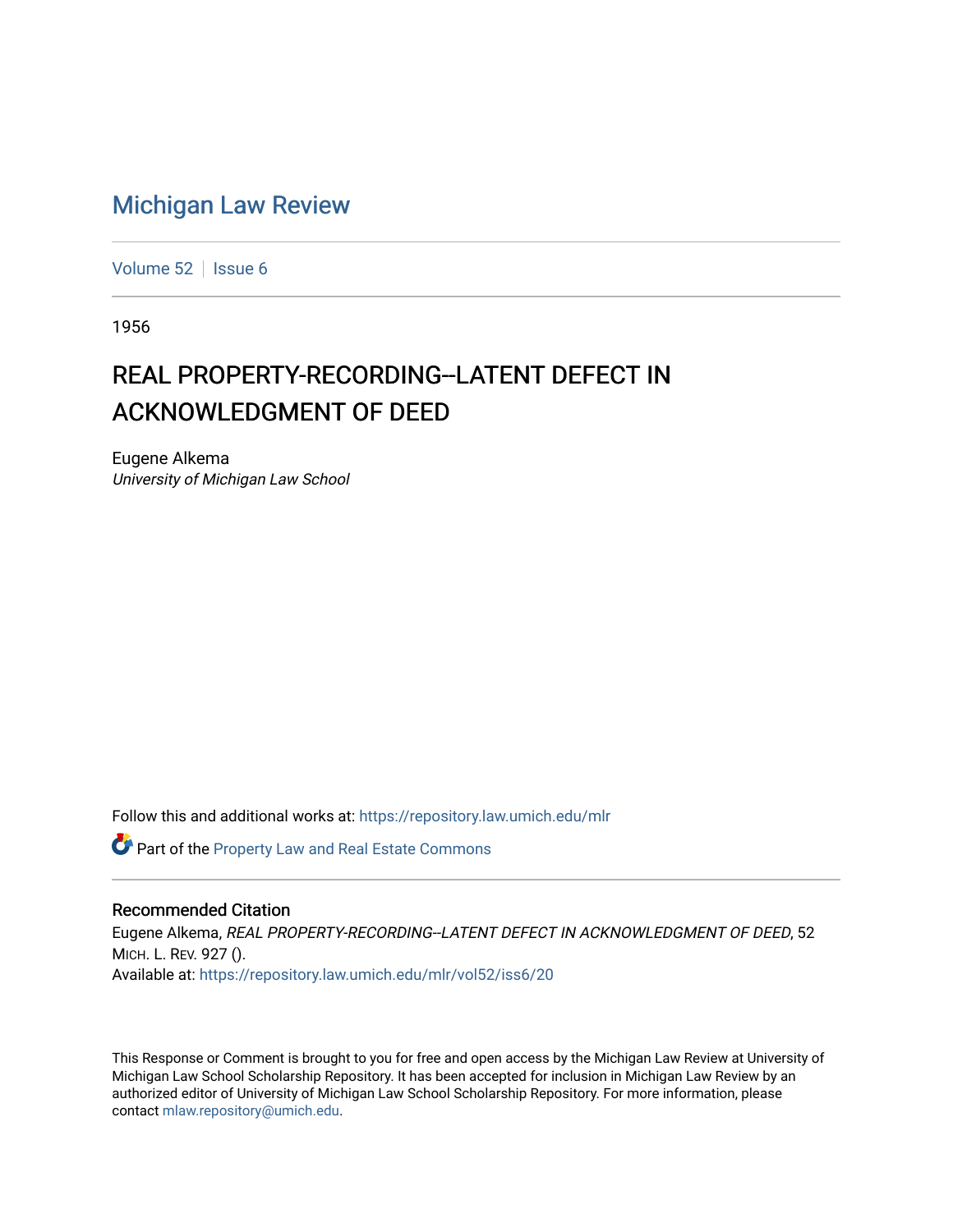REAL PROPERTY-RECORDING-LATENT DEFECT IN ACKNOWLEDGMENT OF DEED-In 1947 A executed a deed to B, which was recorded in July 1951. On May 7, 1951 A executed a deed of the same property *to* C, who did not record. *C's* deed bore a certificate of acknowledgment, but in fact the acknowledgment was taken by telephone and not in person as required by law to make it eligible for record. On May 9, 1951  $\overline{C}$  conveyed to D, who recorded both conveyances in his chain of title on May 26, 1951. In an action by *B to* quiet title, *held,* for *B.* Since the deed from *A* to C was not properly acknowledged, the deed was not entitled *to* record, and its actual record was not notice *to* D of its execution. Therefore, D was not a purchaser in good faith and was not protected against the prior conveyance *to B. Messersmith v. Smith,* (N.D. 1953) 60 N.W. (2d) 276.

The North Dakota recording act is of the "notice-race'' type which makes void any unrecorded conveyance "as against any subsequent purchaser in good faith  $\ldots$  whose conveyance  $\ldots$  first is recorded.  $\ldots$  ."1 The rationale of the principal case is that  $\overline{D}$  was not a purchaser in good faith because he did not have notice of the execution of the deed *to* his grantor, since it was defectively acknowledged and as such not entitled to record.2 After a deed is recorded, the record is constructive notice *to* a subsequent purchaser in another chain of title, so that he is deprived of his bona fide status and its consequent protection. Notice is irrelevant among those in the *same* chain of title, for notice can be operative only when there are *antagonistic* chains of title derived from a common granter. Here, when D took a conveyance from C it would seem that he was in complete good faith. He had neither actual notice of the prior unrecorded conveyance to B nor constructive notice of it, since at the time of purchase that deed was unrecorded. In resting; its decision on a lack of good faith on *D's* part because he purchased from one who was not record owner but who had a conveyance from the record owner, the North Dakota court appears *to* be incorrect.3 But the result may be technically justified on other grounds. Under a pure "notice" statute, a grantee is preferred over a prior grantee who did not record, even though the subsequent grantee himself fails to record; a "notice-race" statute differs in that there is the further condition that the subsequent purchaser must record his conveyance first. In the principal case, D failed to record properly his *whole* chain of title and validly recorded only the conveyance to himself. B then recorded while the intermediate conveyance to C was in effect unrecorded. On this state of the record a purchaser from B would theoretically be unable to discover *D's* title even though it was recorded, since *D's* deed was isolated from the common grantor, A, by the failure *to* record the inter-

<sup>1</sup> N.D. Rev. Code (1943) §47-1941.

<sup>2</sup>To be protected, the purchaser must prove the *execution* of all conveyances in his chain of title, and in the principal case the court said that D had tried to do this by proving only the acknowledgment of the deed to C. Failing this, D was not in privity with A and was not protected. However, the decision does not appear to rest on this, but rather on the ground that D could not be protected as a bona fide purchaser.

<sup>3</sup> Quinn v. Johnson, 117 Minn. 378, 135 N.W. 1000 (1912).